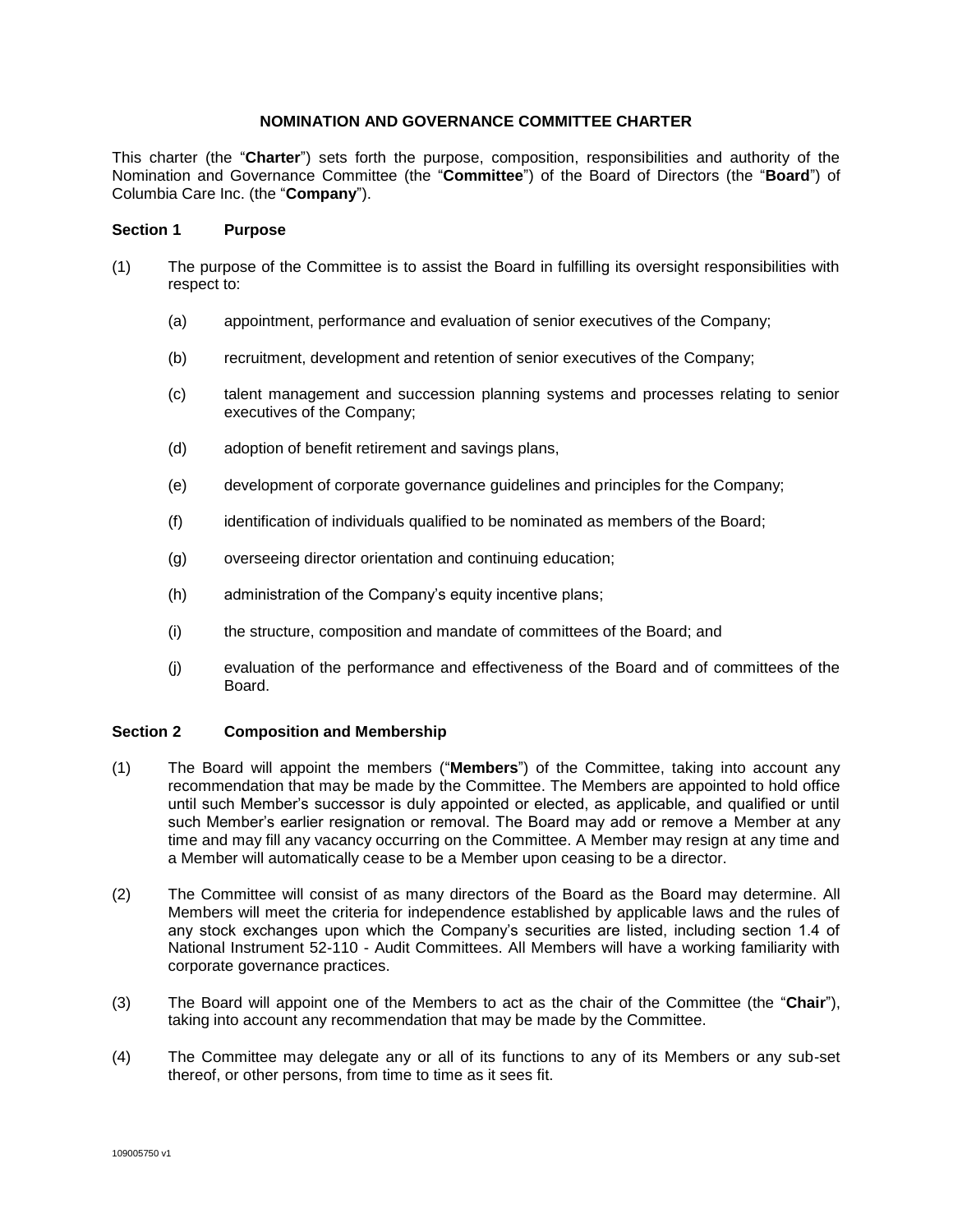## **Section 3 Meetings**

- (1) Meetings of the Committee are held at such times and places as the Chair may determine, but in any event not less than two times per year. To the extent possible, advance notice of each meeting will be given to each Member orally, by telephone, by facsimile or email, unless all Members are present and waive notice, or if those absent waive notice before or after a meeting. Members may attend all meetings either in person, videoconferencing or by telephone.
- (2) The Chair, if present, will act as the chair of meetings of the Committee. If the Chair is not present at a meeting of the Committee, the Members in attendance may select one of Member to act as chair of the meeting.
- (3) The secretary of the Company may act as secretary of the Committee unless an alternative secretary is appointed by the Committee. The secretary of the Committee will maintain minutes of the meeting and deliberations of the Committee and will circulate such minutes of each meeting of the Committee to the Members and to the Chair of the Board (and to any other member of the Board that requests they be circulated) on a timely basis.
- (4) A majority of Members will constitute a quorum for a meeting of the Committee. Each Member will have one vote and decisions of the Committee are made by an affirmative vote of the majority. The Chair will not have a deciding or casting vote in the case of an equality of votes. Powers of the Committee may also be exercised by written resolutions signed by all Members.
- (5) The Committee may invite from time to time such persons as it sees fit to attend its meetings and to take part in the discussion and consideration of the affairs of the Committee.
- (6) The Committee may meet in camera without members of management in attendance for a portion of each meeting of the Committee.
- (7) To the extent possible, in advance of every regular meeting of the Committee, the Chair, with the assistance of the secretary of the Company, should prepare and distribute to the Members and others as deemed appropriate by the Chair, an agenda of matters to be addressed at the meeting together with appropriate briefing materials. The Committee may require officers and employees of the Company to produce such information and reports as the Committee may deem appropriate in order for it to fulfill its duties.
- (8) The Committee shall oversee the preparation of, review and approve the corporate governance disclosure to be included in the management proxy circular and other applicable public disclosure of the Company.

### **Section 4 Exercise of Power between Meetings**

Between meetings, the Chair or any Member designated for such purpose by the Committee, may, if required in the circumstance, exercise any power delegated by the Committee on an interim basis. The Chair or other designated Member will promptly report to the other Members in any case in which this interim power is exercise.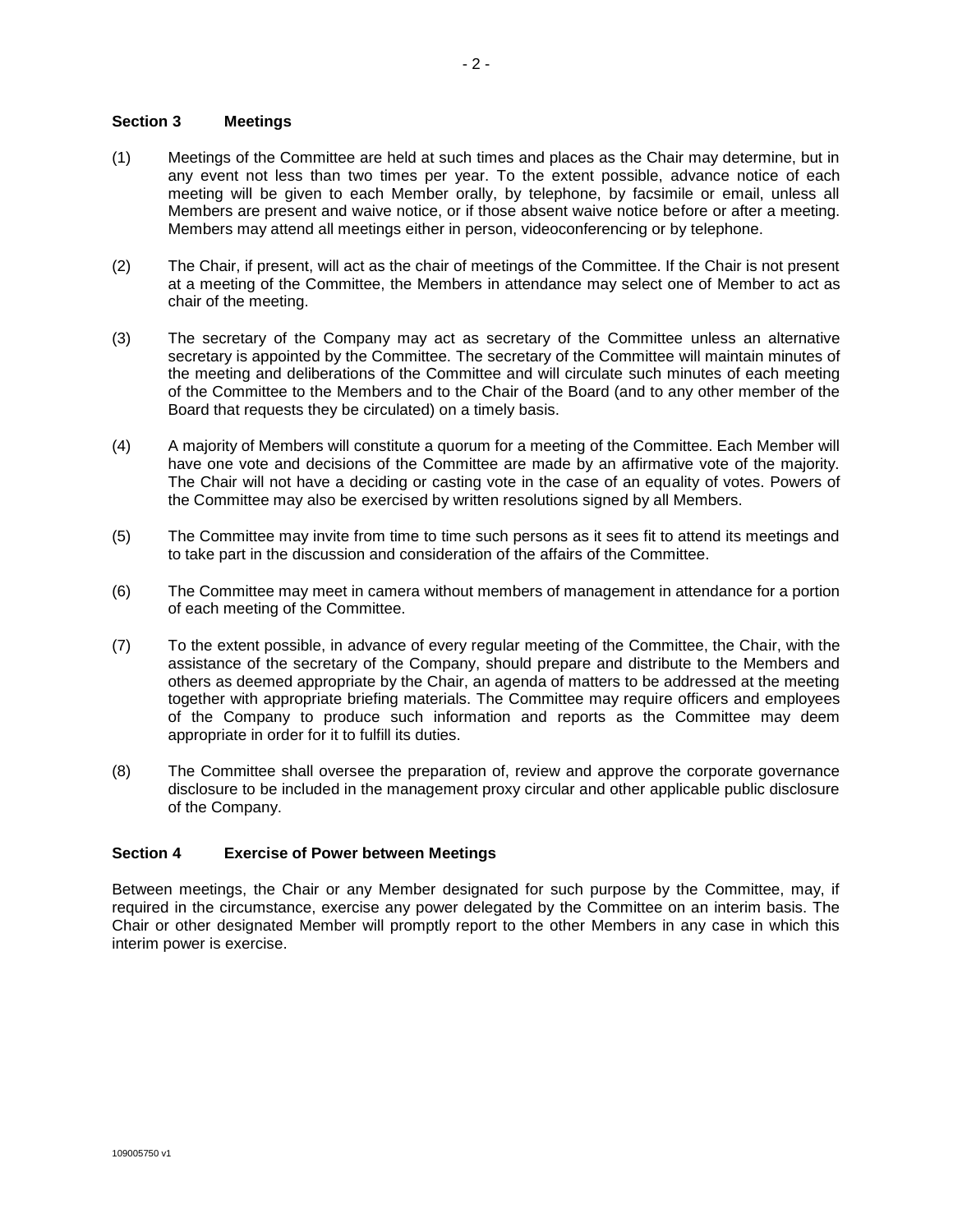## **Section 5 Duties and Responsibilities**

- (1) The duties and responsibilities of the Committee, as they relate to the following matters, are as follows:
	- (a) Corporate Governance Documents
		- (i) biennial review the Company's Corporate Governance Guidelines, Board Mandate, Position Description for the Chief Executive Officer, Committee Charters and principal corporate policies including the Code of Ethics, Anti-Bribery and Anti-Corruption Compliance Policy, Insider Trading Policy, and Whistleblower Policy, and, in the Committee's discretion, recommend any changes to the Board for consideration;
	- (b) Nomination of Directors
		- (i) annually: (i) review and assess the size, composition and operation of the Board to ensure effective decision making; (ii) review and assess the size, composition and chairmen of all of the Committees of the Board; and (iii) identify and review candidates for appointment or nomination to the Board based upon an assessment of the independence, skills, qualifications and experience of the candidate, and make recommendations to the Board for consideration;
		- (ii) prior to nominating new directors, first consider the obligations of the Company under any nominating rights agreements to which the Company is a party, and then:
			- (A) consider what competencies and skills the Board, as a whole, should possess;
			- (B) assess what competencies and skills each existing director possesses. The Board should be considered as a group, with each individual making his or her own contribution. Attention should also be paid to the personality and other qualities of each director, as these may ultimately determine the boardroom dynamic;
			- (C) consider the competencies and skills each new nominee will bring to the boardroom;
			- (D) consider whether or not each new nominee can devote sufficient time and resources to his or her duties as a Board member;
		- (iii) recommend to the Board the necessary and desirable competencies of directors;
		- (iv) identifying individuals qualified to become new Board members and recommending to the Board the new director nominees for the next annual meeting of shareholders;
	- (c) Orientation and Continuing Education of Directors
		- (i) provide all new directors with comprehensive orientation to, among other things, fully understand the role of the Board and its committees, the contribution individual directors are expected to make, and the nature and operation of the Company's business;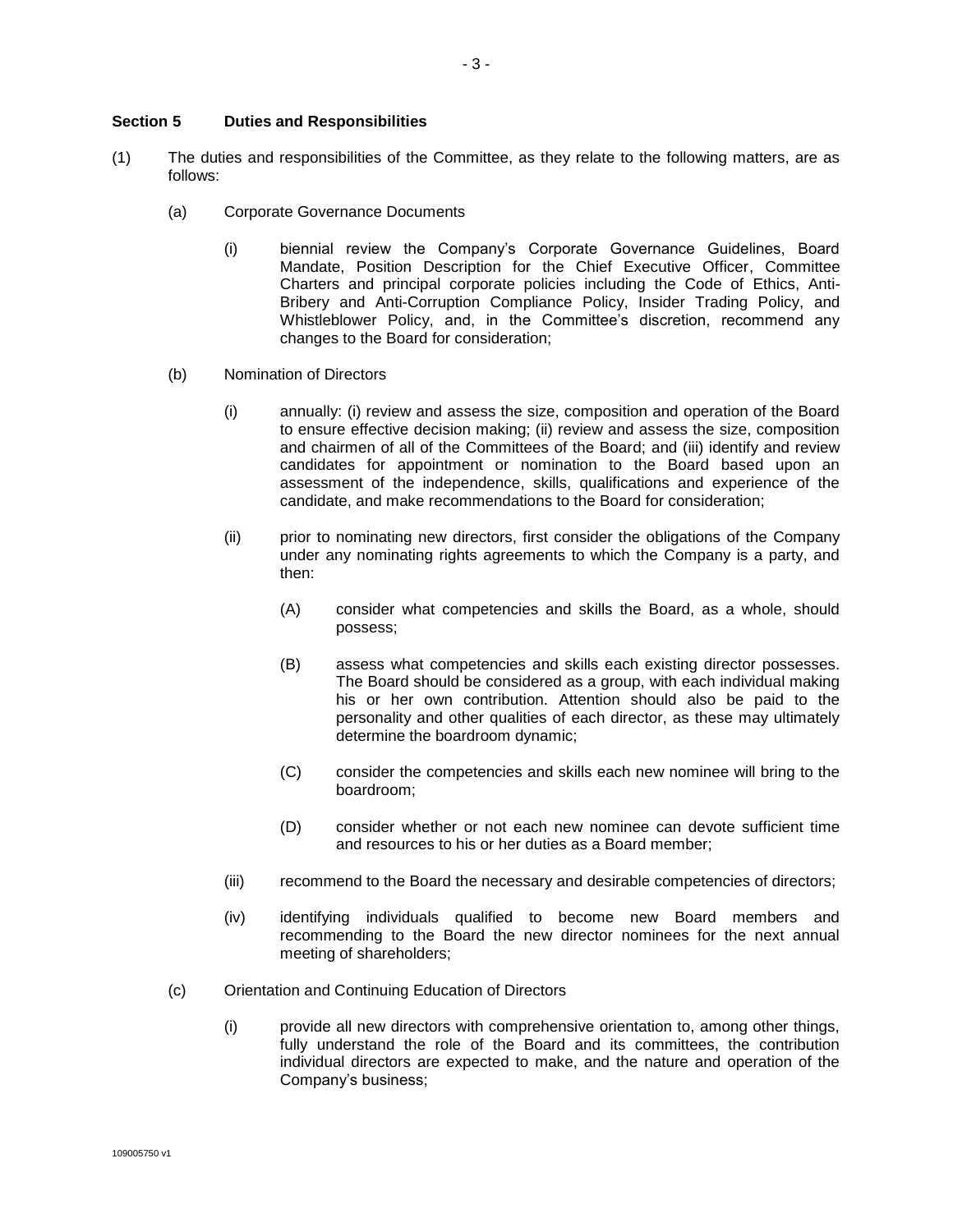- (ii) provide continuing education opportunities for all directors so that individual directors may maintain or enhance their skills and abilities as directors, as well as to ensure their knowledge and understanding of the Company's business remains current;
- (d) Succession Planning
	- (i) annually prepare and review a succession plan for the Executive Chair, and the Vice Chair and Chief Executive Officer or any person acting in such capacity, and the executive management of the Company;
- (e) Other
	- (i) engage and compensate outside professionals where the Members believe it is necessary to carry out their duties and responsibilities;
	- (ii) direct and supervise the investigation into any matter brought to its attention within the scope of its duties; and
	- (iii) perform such other duties as may be assigned to it by the Board from time to time or as may be required by applicable regulatory authorities or legislation.

### **Section 6 Reporting**

At the request of the chair of the Board, the Chair will report to the Board at Board meetings on the Committee's activities since the last Committee report to the Board.

### **Section 7 Access to Information and Authority**

- (1) The Committee will be granted unrestricted access to all information regarding the Company that is necessary or desirable to fulfill its duties and all directors, officers and employees will be directed to cooperate as requested by Members.
- (2) The Committee has the authority to retain, at the Company's expense, independent legal, financial and other advisors, consultants and experts, to assist the Committee in fulfilling its duties and responsibilities (including executive search firms to assist the Committee in identifying director candidates), including sole authority to retain and to approve any such firm's fees and other retention terms without prior approval of the Board.

## **Section 8 Review of Charter and Committee**

- (1) The Committee will review and assess annually the adequacy of this Charter and the Committee's performance and recommend any proposed changes to the Board for consideration. The Board may amend from time to time this Charter.
- (2) The Board may, from time to time, permit departures from the terms of this Charter, either prospectively or retrospectively. The terms of this Charter are not intended to give rise to civil liability on the part of the Company or its directors or officers to shareholders, security holders, customers, suppliers, competitors, employees or other persons, or to any other liability whatsoever on their part.